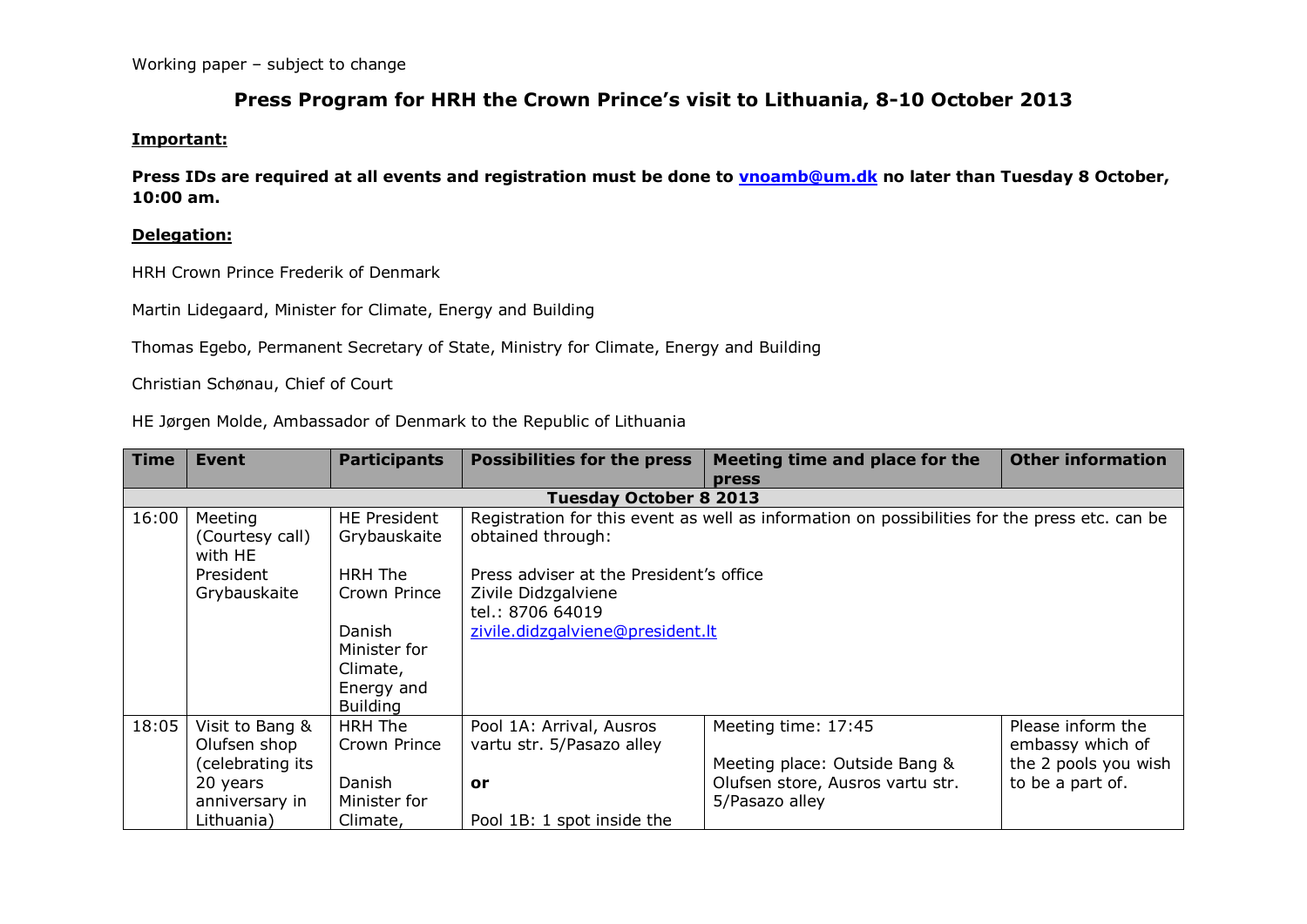|       |                                                                  | Energy and                                                                                                                                    | shop where the owner                                                                                                                                                            |                                                                             |                                                                                                                                                                                                                                                                                                                                                   |
|-------|------------------------------------------------------------------|-----------------------------------------------------------------------------------------------------------------------------------------------|---------------------------------------------------------------------------------------------------------------------------------------------------------------------------------|-----------------------------------------------------------------------------|---------------------------------------------------------------------------------------------------------------------------------------------------------------------------------------------------------------------------------------------------------------------------------------------------------------------------------------------------|
|       |                                                                  | <b>Building</b>                                                                                                                               | shows the Crown Prince part                                                                                                                                                     |                                                                             |                                                                                                                                                                                                                                                                                                                                                   |
|       |                                                                  |                                                                                                                                               | of the shop (Limited space)                                                                                                                                                     |                                                                             |                                                                                                                                                                                                                                                                                                                                                   |
| 18:30 | Opening of the<br>exhibition<br>"Interrelations"<br>at Titanikas | <b>HRH The</b><br>Crown Prince<br>Danish<br>Minister for<br>Climate,<br>Energy and<br><b>Building</b><br>Lithuanian<br>Minister of<br>Culture | Pool 2A: Official opening of<br>the exhibition in the lobby.<br>Pool 2B: 1 spot in the<br>exhibition showing the art of<br>Marie Kølbæk Iversen and<br><b>Troels Sandegaard</b> | Meeting time: 18:10<br>Meeting place: Outside Titanikas,<br>Maironio str. 6 | Opening speeches:<br>Mr. Sarunas<br>Birutis,<br>Minister of<br>Culture of the<br>Republic of<br>Lithuania<br>Mr. Audriys<br>Klimas,<br>Acting<br>Director of<br>the Vilnius<br>Academy of<br>Arts<br>Prof. Henrik<br>B. Andersen,<br>Curator of<br>the exhibition<br>HE Mr.<br>Jørgen Molde,<br>Ambassador<br>of Denmark<br>to the<br>Republic of |
|       |                                                                  |                                                                                                                                               |                                                                                                                                                                                 |                                                                             | Lithuania                                                                                                                                                                                                                                                                                                                                         |
|       |                                                                  |                                                                                                                                               | <b>Wednesday October 9 2013</b>                                                                                                                                                 |                                                                             |                                                                                                                                                                                                                                                                                                                                                   |
| 09:00 | Opening of<br>Danish-<br>Lithuanian                              | <b>HRH The</b><br>Crown Prince                                                                                                                | Pool 3A: Opening speeches<br>in Main Hall                                                                                                                                       | Meeting time: 8:30<br>Meeting place: Konstitucijos ave 22                   | Opening speeches:<br><b>HE President</b><br>Grybauskaite                                                                                                                                                                                                                                                                                          |
|       | <b>Business Forum</b><br>at the National<br><b>Art Gallery</b>   | <b>HE President</b><br>Grybauskaite                                                                                                           | Only photos in the<br>beginning of the speeches.                                                                                                                                | at main entrance                                                            | <b>HRH The</b><br>Crown Prince<br>Presentations:                                                                                                                                                                                                                                                                                                  |
|       |                                                                  | Danish<br>Minister for<br>Climate,<br>Energy and                                                                                              | Nb. There will be a coffee<br>break in between the<br>Opening of the Danish-<br>Lithuanian Business Forum                                                                       |                                                                             | Deputy<br>Director<br>General of DI<br>President of                                                                                                                                                                                                                                                                                               |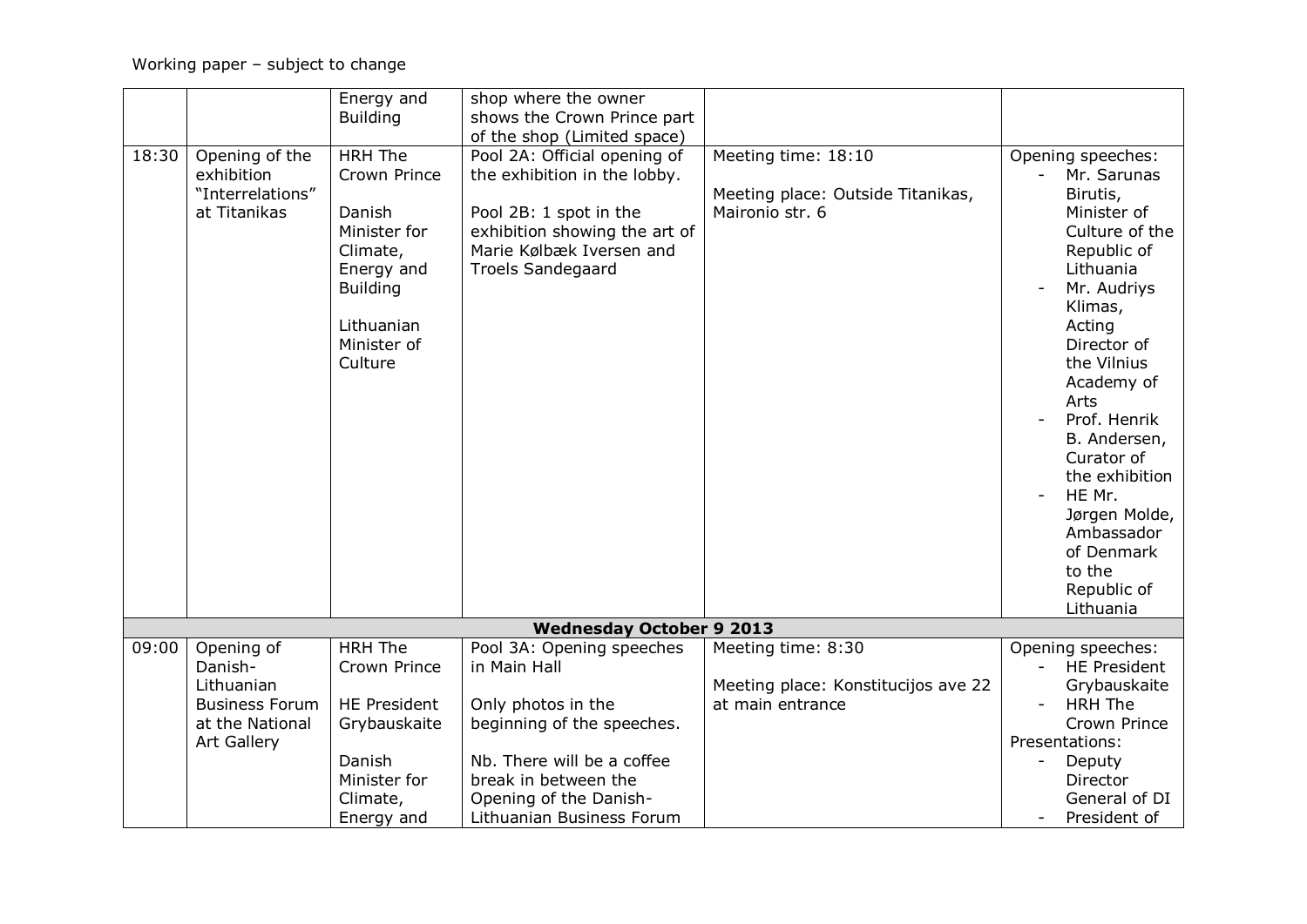|       |                                                                                                                           | <b>Building</b>                                                                                                                              | and the Opening of the<br><b>Energy Conference</b>                                                                                                                                                                                                                                      |                                                                                                                        | Lithuanian<br>Confederation<br>of<br>Industrialists<br>Vice-<br>president of<br>Danske Bank                        |
|-------|---------------------------------------------------------------------------------------------------------------------------|----------------------------------------------------------------------------------------------------------------------------------------------|-----------------------------------------------------------------------------------------------------------------------------------------------------------------------------------------------------------------------------------------------------------------------------------------|------------------------------------------------------------------------------------------------------------------------|--------------------------------------------------------------------------------------------------------------------|
| 10:30 | Opening of the<br>Energy<br>Conference in<br>the National Art<br>Gallery                                                  | <b>HRH The</b><br>Crown Prince<br>Danish<br>Minister for<br>Climate,<br>Energy and<br><b>Building</b><br>Lithuanian<br>Minister of<br>Energy | Pool 3A: National Art<br>Gallery, Main Hall<br>Only photos in the<br>beginning of the speeches.<br>Nb. There will be a coffee<br>break in between the<br>Opening of the Danish-<br>Lithuanian Business Forum<br>and the Opening of the<br><b>Energy Conference</b>                      | Same as above                                                                                                          | Danish Minister for<br>Climate, Energy and<br>Building and<br>Lithuanian Minister<br>of Energy will be<br>speaking |
| 11:35 | Danske<br>Bank/Opening<br>of National<br>Wide<br>Competition for<br>Children on<br>Financial<br>Literacy (time:<br>12:00) | <b>HRH The</b><br>Crown Prince                                                                                                               | Pool 4A: Arrival at Danske<br>Bank, Saltoniskiu str. 2<br>Pool 4B: 1 spot inside<br>Danske Bank with a view of<br>the Crown Prince opening<br>the competition for children<br>Limited space: max. 5<br>members of the press.<br>Limited time: only in the<br>beginning of the meeting). | Meeting time: 11:20<br>Meeting place: Outside Danske<br>Bank, Saltoniskiu str. 2                                       |                                                                                                                    |
| 14:15 | Visiting the<br>exhibition "A<br>Modern Royal<br>Household" at<br>Vytautas<br>Kasiulis Art<br>Museum                      | <b>HRH The</b><br>Crown Prince<br>Danish<br>Minister for<br>Climate,<br>Energy and<br><b>Building</b>                                        | Pool 5A: Spot inside<br>Vytautas Kasiulis Art<br>Museum with a view of the<br>Crown Prince taking a look<br>at the exhibition, Gostauto<br>str. $1$                                                                                                                                     | Meeting time: 13:50<br>Meeting place: Outside the main<br>entrance to Vytautas Kasiulis Art<br>Museum, Gostauto str. 1 |                                                                                                                    |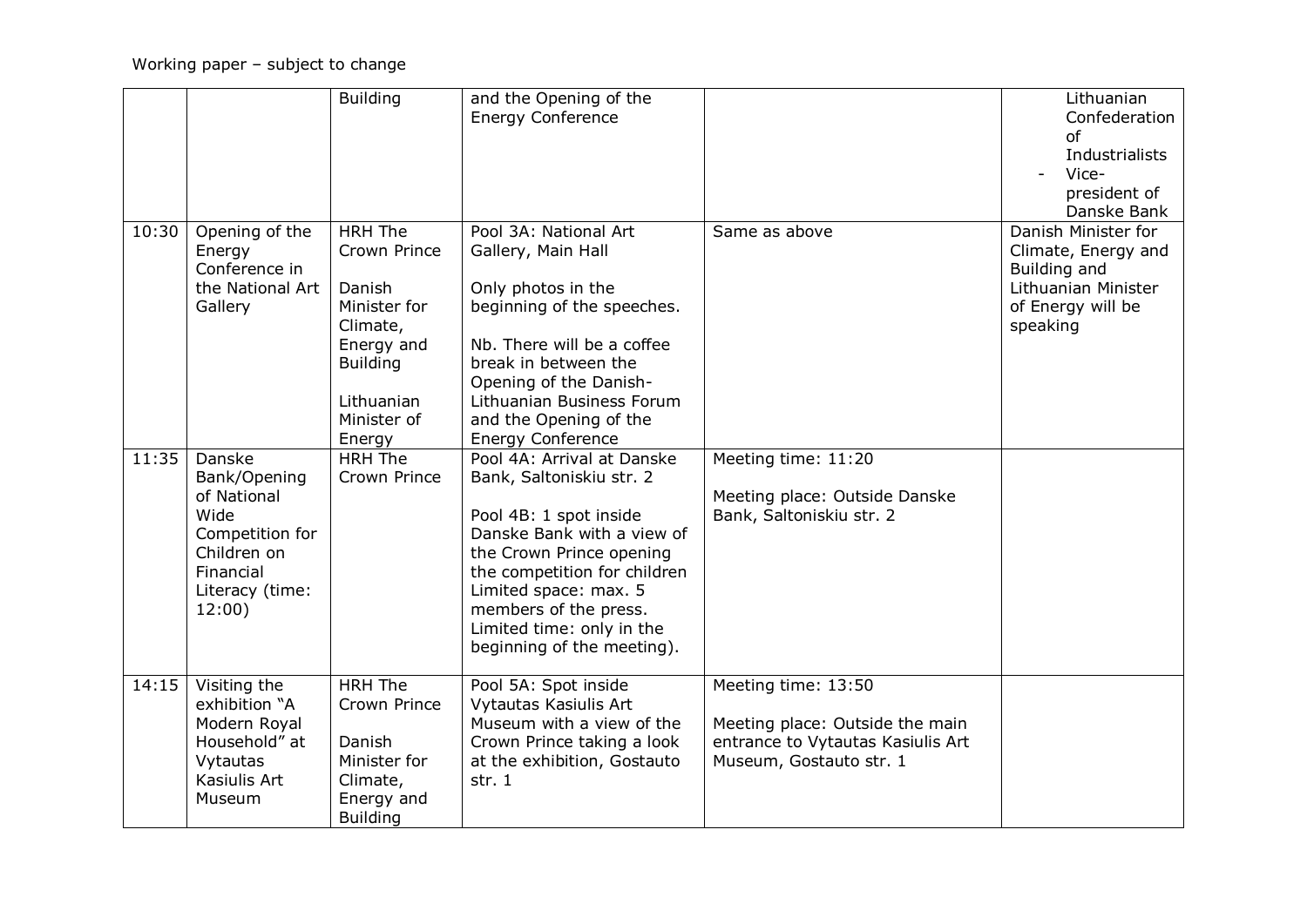Working paper – subject to change

| 15:00 | Meeting with<br>Vilnius city<br>Mayor Mr.<br>Arturas Zuokas<br>+ sight-seeing<br>tour around<br>Vilnius on city<br>bikes | <b>HRH The</b><br>Crown Prince<br>Danish<br>Minister for<br>Climate,<br>Energy and<br><b>Building</b><br><b>Mayor Arturas</b><br>Zuokas | Pool 6A: Meeting in the<br>Mayor's office in the old<br>Town Hall, Rotuse (Limited<br>time: only in the beginning<br>of the meeting.)<br>Pool 6B: Spot outside the<br>old Town Hall, Rotuse with a<br>view of the Mayor showing<br>the Crown Prince the city<br>bikes + the delegation<br>parting on the bikes. | Meeting time: 14:40<br>Meeting place: Outside the old<br>Town Hall, Rotuse               |                                                                                                                                                                                                                |
|-------|--------------------------------------------------------------------------------------------------------------------------|-----------------------------------------------------------------------------------------------------------------------------------------|-----------------------------------------------------------------------------------------------------------------------------------------------------------------------------------------------------------------------------------------------------------------------------------------------------------------|------------------------------------------------------------------------------------------|----------------------------------------------------------------------------------------------------------------------------------------------------------------------------------------------------------------|
| 15:30 | Visit at Vilnius<br>University as<br>part of the<br>sight-seeing<br>tour on city<br>bikes with the<br>Mayor              | <b>HRH The</b><br>Crown Prince<br>Danish<br>Minister for<br>Climate,<br>Energy and<br><b>Building</b><br>Mayor Arturas<br>Zuokas        | Pool 7A: Spot at the library<br>at Vilnius University                                                                                                                                                                                                                                                           | Meeting time: 15:15<br>Meeting place: Outside Vilnius<br>University, Universiteto str. 3 |                                                                                                                                                                                                                |
| 16:00 | Unveiling of a<br>plaque with the<br><b>Uzupis</b><br>constitution in<br>Danish                                          | <b>HRH The</b><br>Crown Prince<br>Danish<br>Minister for<br>Climate,<br>Energy and<br><b>Building</b><br>Mayor Arturas<br>Zuokas        | Pool 8: Outdoor ceremony<br>incl. speeches and the<br>Crown Prince's unveiling of<br>the plaque, Paupio str.                                                                                                                                                                                                    | Meeting time: 15:40<br>Meeting place: Paupio str.                                        | Speeches:<br>Romas<br>Lileikis,<br>President of<br>the Uzupis<br>Republic<br>Martin<br>Lidegaard,<br>Danish<br>Minister for<br>Climate,<br>Energy and<br><b>Building</b><br>Arturas<br>Zoukas,<br>Vilnius city |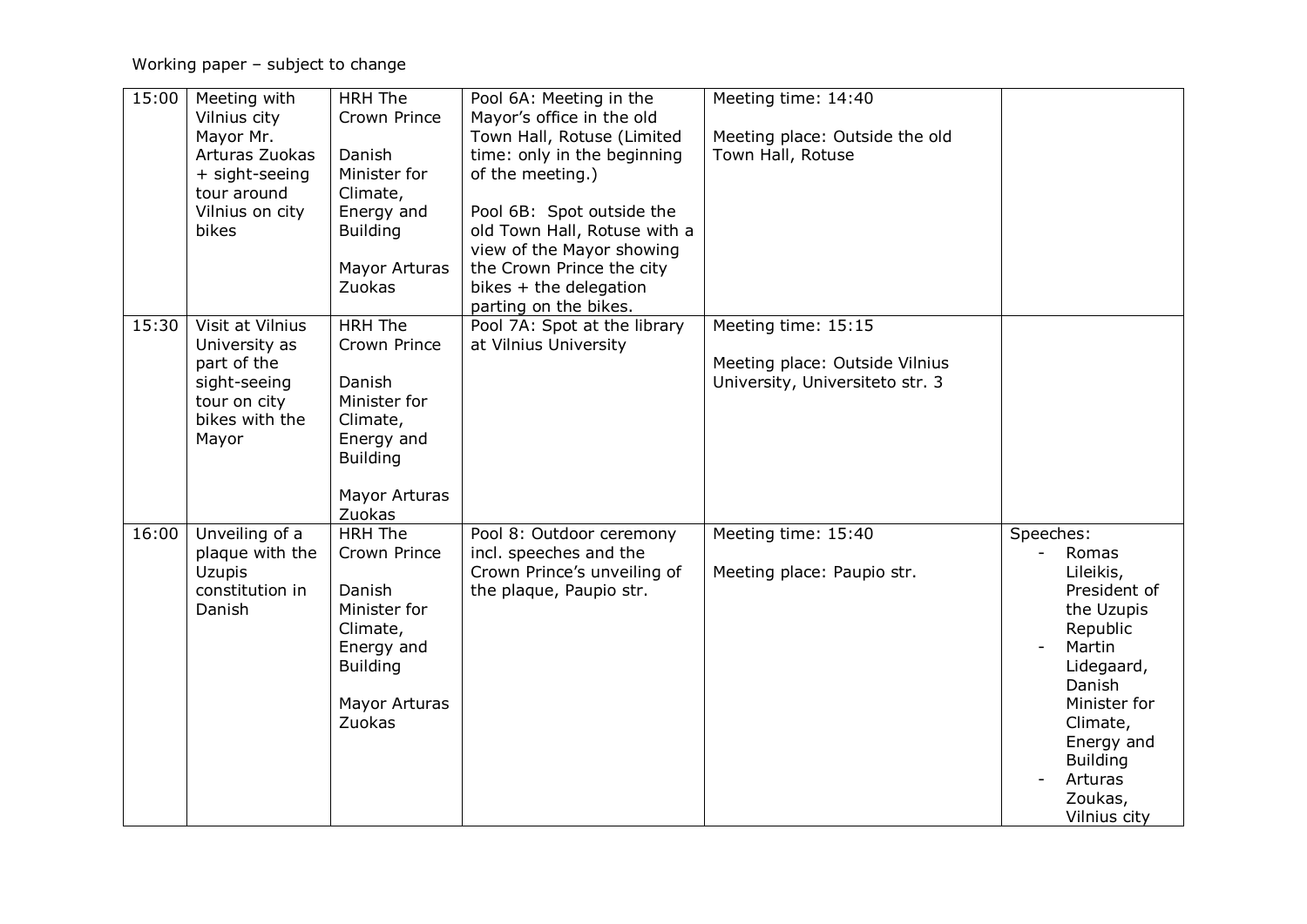|       |                           |                    |                                                          |                                    | mayor                                   |
|-------|---------------------------|--------------------|----------------------------------------------------------|------------------------------------|-----------------------------------------|
|       |                           |                    |                                                          |                                    | Students studying                       |
|       |                           |                    |                                                          |                                    | Danish at Vilnius                       |
|       |                           |                    |                                                          |                                    | University will read                    |
|       |                           |                    |                                                          |                                    | the constitution in                     |
|       |                           |                    |                                                          |                                    | Danish.                                 |
| 18:30 | Gala Reception            | <b>HRH The</b>     | Pool 9A: 1 spot inside the                               | Meeting time: 18:10                | The Crown Prince                        |
|       | in Grand Duke's<br>Palace | Crown Prince       | reception hall with a view of<br>guests arriving and the | Meeting place: Katedros sq. 4      | and the Danish<br>Minister for Climate, |
|       |                           | Danish             | scene (limited time).                                    |                                    | Energy and Building                     |
|       |                           | Minister for       |                                                          |                                    | will be arriving                        |
|       |                           | Climate,           |                                                          |                                    | around 19:00.                           |
|       |                           | Energy and         |                                                          |                                    |                                         |
|       |                           | <b>Building</b>    |                                                          |                                    |                                         |
|       |                           | Lithuanian         |                                                          |                                    |                                         |
|       |                           | Prime Minister     |                                                          |                                    |                                         |
|       |                           | Algirdas           |                                                          |                                    |                                         |
|       |                           | <b>Butkevicius</b> |                                                          |                                    |                                         |
|       |                           |                    |                                                          |                                    |                                         |
| 20:00 | Dinner in Grand           | <b>HRH The</b>     | Pool 9B: Spot at the room                                | Same as above                      |                                         |
|       | Duke's Palace             | Crown Prince       | for the dinner also in the<br>Grand Duke's Palace -      |                                    |                                         |
|       |                           | Danish             | guests arriving at the dinner                            |                                    |                                         |
|       |                           | Minister for       | (Limited time: 5 min.)                                   |                                    |                                         |
|       |                           | Climate,           |                                                          |                                    |                                         |
|       |                           | Energy and         | No press during dinner                                   |                                    |                                         |
|       |                           | <b>Building</b>    |                                                          |                                    |                                         |
|       |                           |                    |                                                          |                                    |                                         |
|       |                           | Lithuanian         |                                                          |                                    |                                         |
|       |                           | Prime Minister     |                                                          |                                    |                                         |
|       |                           | Algirdas           |                                                          |                                    |                                         |
|       |                           | <b>Butkevicius</b> | <b>Thursday October 10 2013</b>                          |                                    |                                         |
| 10:00 | Opening of                | H.R.H. The         | Pool 10A: Spot at the first                              | Meeting time: 09:40                |                                         |
|       | "Danish Days"             | Crown Prince       | floor of Panorama with a                                 |                                    |                                         |
|       | in Panorama               |                    | view of the stage, food                                  | Meeting place: Outside main        |                                         |
|       | shopping center           |                    | stand where Danish food will                             | entrance for Panorama, Saltoniskiu |                                         |